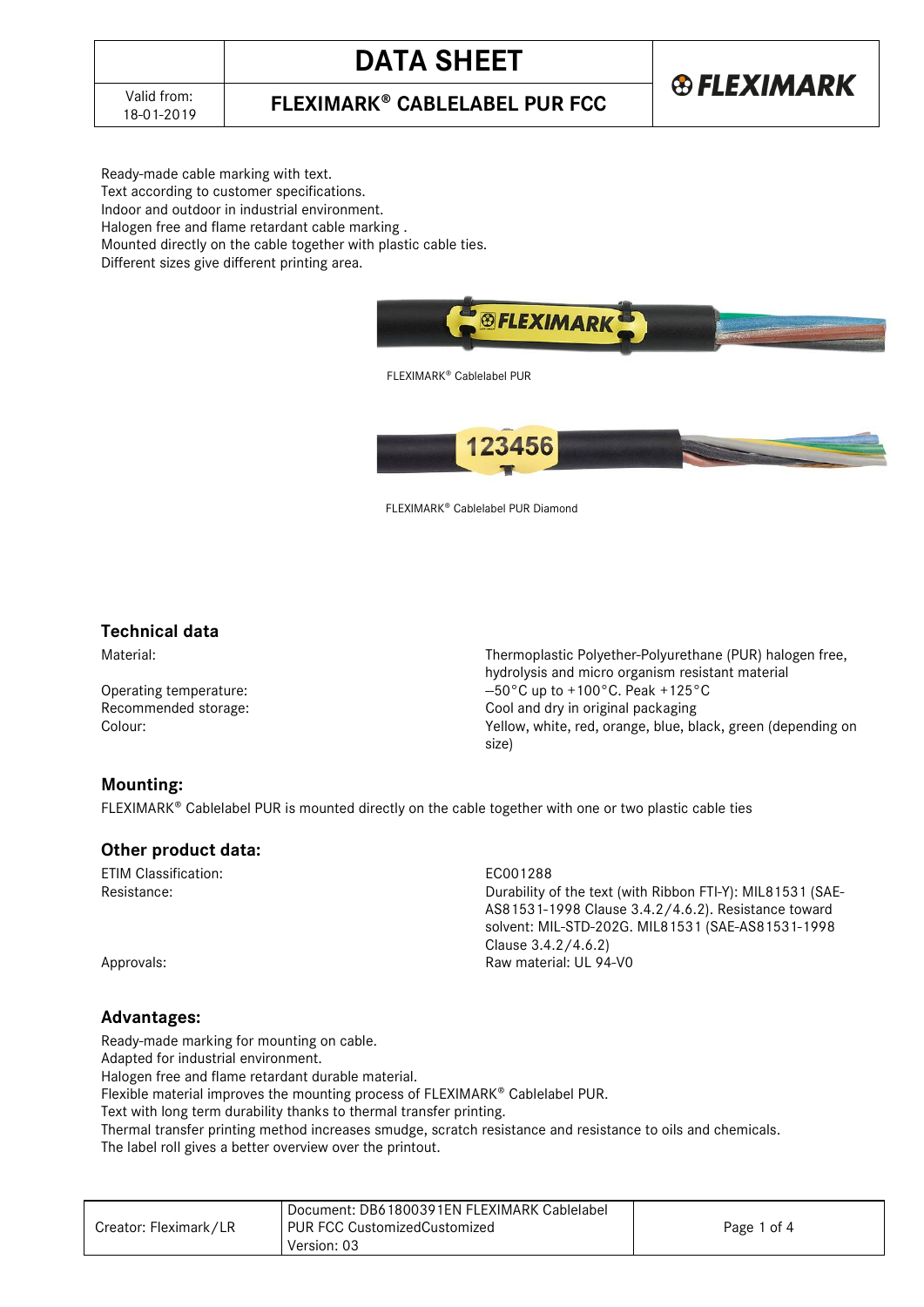# **DATA SHEET**

**FLEXIMARK<sup>®</sup> CABLELABEL PUR FCC** 



### **Product data:**

|          |                                                                                |                       | <b>Size</b>    |               | <b>Mounting</b>                  | Content                      |              |
|----------|--------------------------------------------------------------------------------|-----------------------|----------------|---------------|----------------------------------|------------------------------|--------------|
| Part no. | <b>Article designation</b>                                                     | Type of roll          | <b>WxH</b>     | <b>Colour</b> | with                             | (unit)                       | PU           |
|          |                                                                                |                       | (mm)           |               | cable ties                       |                              |              |
| 83255364 | FLEXIMARK Cablelabel PUR 20x30D YE FCC                                         | Diamond               | 20x30          | Yellow        |                                  | 1                            | $\mathbf{1}$ |
| 83255365 | FLEXIMARK Cablelabel PUR 35x10 YE FCC                                          | 2 rows marking / roll | 35x10          | Yellow        | $\overline{2}$                   | $\mathbf{1}$                 | $\mathbf{1}$ |
| 83255366 | FLEXIMARK Cablelabel PUR 55x12 YE FCC                                          | 2 rows marking / roll | 55x12          | Yellow        | $\mathbf{1}$                     | $\mathbf{1}$                 | $\mathbf{1}$ |
| 61800391 | FLEXIMARK Cablelabel PUR 60x10 YE FCC                                          | 1 row marking / roll  | 60x10          | Yellow        | $\overline{2}$                   | $\mathbf{1}$                 | $\mathbf{1}$ |
| 61800392 | FLEXIMARK Cablelabel PUR 75x15 YE FCC                                          | 1 row marking / roll  | 75x15          | Yellow        | $\sqrt{2}$                       | $\mathbf{1}$                 | $\mathbf{1}$ |
| 61800393 | FLEXIMARK Cablelabel PUR 75x25 YE FCC                                          | 1 row marking / roll  | 75x25          | Yellow        | $\overline{2}$                   | $\mathbf{1}$                 | 1            |
| 83255368 | FLEXIMARK Cablelabel PUR 100x60 YE FCC                                         | 1 row marking / roll  | 100x60         | Yellow        | $\overline{2}$                   | $\mathbf{1}$                 | $\mathbf{1}$ |
| 83255369 | FLEXIMARK Cablelabel PUR 20x30D WH FCC                                         | Diamond               | 20x30          | White         | $\mathbf{1}$                     | $\mathbf{1}$                 | $\mathbf{1}$ |
| 83255370 | FLEXIMARK Cablelabel PUR 35x10 WH FCC                                          | 2 rows marking / roll | 35x10          | White         | $\sqrt{2}$                       | $\mathbf{1}$                 | 1            |
| 83255371 | FLEXIMARK Cablelabel PUR 55x12 WH FCC                                          | 2 rows marking / roll | 55x12          | White         | $\mathbf{1}$                     | $\mathbf{1}$                 | $\mathbf{1}$ |
| 61800394 | FLEXIMARK Cablelabel PUR 60x10 WH FCC                                          | 1 row marking / roll  | 60x10          | White         | $\overline{2}$                   | $\mathbf{1}$                 | 1            |
| 61800395 | FLEXIMARK Cablelabel PUR 75x15 WH FCC                                          | 1 row marking / roll  | 75x15          | White         | $\overline{2}$                   | $\mathbf{1}$                 | $\mathbf{1}$ |
| 61800396 | FLEXIMARK Cablelabel PUR 75x25 WH FCC                                          | 1 row marking / roll  | 75x25          | White         | $\overline{2}$                   | $\mathbf{1}$                 | $\mathbf{1}$ |
| 83255372 | FLEXIMARK Cablelabel PUR 100x60 WH FCC                                         | 1 row marking / roll  | 100x60         | White         | $\overline{2}$                   | $\mathbf{1}$                 | $\mathbf{1}$ |
|          |                                                                                |                       |                |               |                                  |                              |              |
| 61800397 | FLEXIMARK Cablelabel PUR 60x10 RD FCC                                          | 1 row marking / roll  | 60x10          | Red           | $\overline{2}$                   | $\mathbf{1}$                 | $\mathbf{1}$ |
| 61800398 | FLEXIMARK Cablelabel PUR 75x15 RD FCC                                          | 1 row marking / roll  | 75x15          | Red           | $\overline{2}$                   | $\mathbf{1}$                 | $\mathbf{1}$ |
| 61800399 | FLEXIMARK Cablelabel PUR 75x25 RD FCC                                          | 1 row marking / roll  | 75x15          | Red           | $\overline{2}$                   | $\mathbf{1}$                 | $\mathbf{1}$ |
|          |                                                                                |                       |                |               |                                  |                              |              |
| 61800400 | FLEXIMARK Cablelabel PUR 60x10 OG FCC                                          | 1 row marking / roll  | 60x10          | Orange        | $\overline{2}$                   | $\mathbf{1}$                 | $\mathbf{1}$ |
| 61800401 | FLEXIMARK Cablelabel PUR 75x15 OG FCC                                          | 1 row marking / roll  | 75x15          | Orange        | $\overline{2}$                   | $\mathbf{1}$                 | $\mathbf{1}$ |
| 61800402 | FLEXIMARK Cablelabel PUR 75x25 OG FCC                                          | 1 row marking / roll  | 75x25          | Orange        | $\overline{2}$                   | $\mathbf{1}$                 | $\mathbf{1}$ |
|          |                                                                                |                       |                |               |                                  |                              |              |
| 61800403 | FLEXIMARK Cablelabel PUR 60x10 BU FCC<br>FLEXIMARK Cablelabel PUR 75x15 BU FCC | 1 row marking / roll  | 60x10<br>75x15 | Blue          | $\overline{2}$<br>$\overline{2}$ | $\mathbf{1}$<br>$\mathbf{1}$ | $\mathbf{1}$ |
| 61800404 |                                                                                | 1 row marking / roll  | 75x25          | Blue          | $\overline{2}$                   | $\mathbf{1}$                 | $\mathbf{1}$ |
| 61800412 | FLEXIMARK Cablelabel PUR 75x25 BK FCC                                          | 1 row marking / roll  |                | Blue          |                                  |                              | $\mathbf{1}$ |
| 61800406 | FLEXIMARK Cablelabel PUR 60x10 BK FCC                                          | 1 row marking / roll  | 60x10          | <b>Black</b>  | $\overline{2}$                   | $\mathbf{1}$                 | $\mathbf{1}$ |
| 61800407 | FLEXIMARK Cablelabel PUR 75x15 BK FCC                                          | 1 row marking / roll  | 75x15          | Black         | $\overline{2}$                   | $\mathbf{1}$                 | $\mathbf{1}$ |
| 61800413 | FLEXIMARK Cablelabel PUR 75x25 BK FCC                                          | 1 row marking / roll  | 75x25          | Black         | $\overline{2}$                   | $\mathbf{1}$                 | $\mathbf{1}$ |
|          |                                                                                |                       |                |               |                                  |                              |              |
| 61800414 | FLEXIMARK Cablelabel PUR 60x10 GN FCC                                          | 1 row marking / roll  | 60x10          | Green         | $\overline{2}$                   | $\mathbf{1}$                 | 1            |
| 61800415 | FLEXIMARK Cablelabel PUR 75x15 GN FCC                                          | 1 row marking / roll  | 75x15          | Green         | $\overline{2}$                   | $\mathbf{1}$                 | $\mathbf{1}$ |
| 61800416 | FLEXIMARK Cablelabel PUR 75x25 GN FCC                                          | 1 row marking / roll  | 75x25          | Green         | $\overline{2}$                   | $\mathbf{1}$                 | $\mathbf{1}$ |
|          |                                                                                |                       |                |               |                                  |                              |              |
|          | Including cable ties 83259009                                                  |                       |                |               |                                  |                              |              |
| 61800435 | FCC PUR 35x10 YE inc cableties                                                 | 2 rows marking / roll | 35x10          | Yellow        | $\overline{2}$                   | $\mathbf{1}$                 | 1            |
| 61800436 | FCC PUR 35x10 WH inc cableties                                                 | 2 rows marking / roll | 35x10          | White         | $\overline{2}$                   | $\mathbf{1}$                 | $\mathbf{1}$ |
| 61800437 | FCC PUR 60x10 YE inc cableties                                                 | 1 row marking / roll  | 60x10          | Yellow        | $\overline{2}$                   | $\mathbf{1}$                 | $\mathbf{1}$ |
| 61800438 | FCC PUR 75x15 YE inc cableties                                                 | 1 row marking / roll  | 75x15          | Yellow        | $\overline{2}$                   | $\mathbf{1}$                 | $\mathbf{1}$ |
| 61800439 | FCC PUR 75x25 YE inc cableties                                                 | 1 row marking / roll  | 75x25          | Yellow        | $\overline{2}$                   | $\mathbf{1}$                 | $\mathbf{1}$ |
| 61800440 | FCC PUR 60x10 WH inc cableties                                                 | 1 row marking / roll  | 60x10          | White         | $\overline{2}$                   | $\mathbf{1}$                 | 1            |
| 61800441 | FCC PUR 75x15 WH inc cableties                                                 | 1 row marking / roll  | 75x15          | White         | $\overline{2}$                   | $\mathbf{1}$                 | $\mathbf{1}$ |
| 61800442 | FCC PUR 75x25 WH inc cableties                                                 | 1 row marking / roll  | 75x25          | White         | $\overline{2}$                   | $\mathbf{1}$                 | $\mathbf{1}$ |





#### FLEXIMARK<sup>®</sup> Cablelabel PUR (1 row marking on each roll) FLEXIMARK<sup>®</sup> Cablelabel PUR 20x30D (Diamond)

| Creator: Fleximark/LR | Document: DB61800391EN FLEXIMARK Cablelabel<br><b>I PUR FCC CustomizedCustomized</b><br>Version: 03 | Page 2 of 4 |
|-----------------------|-----------------------------------------------------------------------------------------------------|-------------|
|-----------------------|-----------------------------------------------------------------------------------------------------|-------------|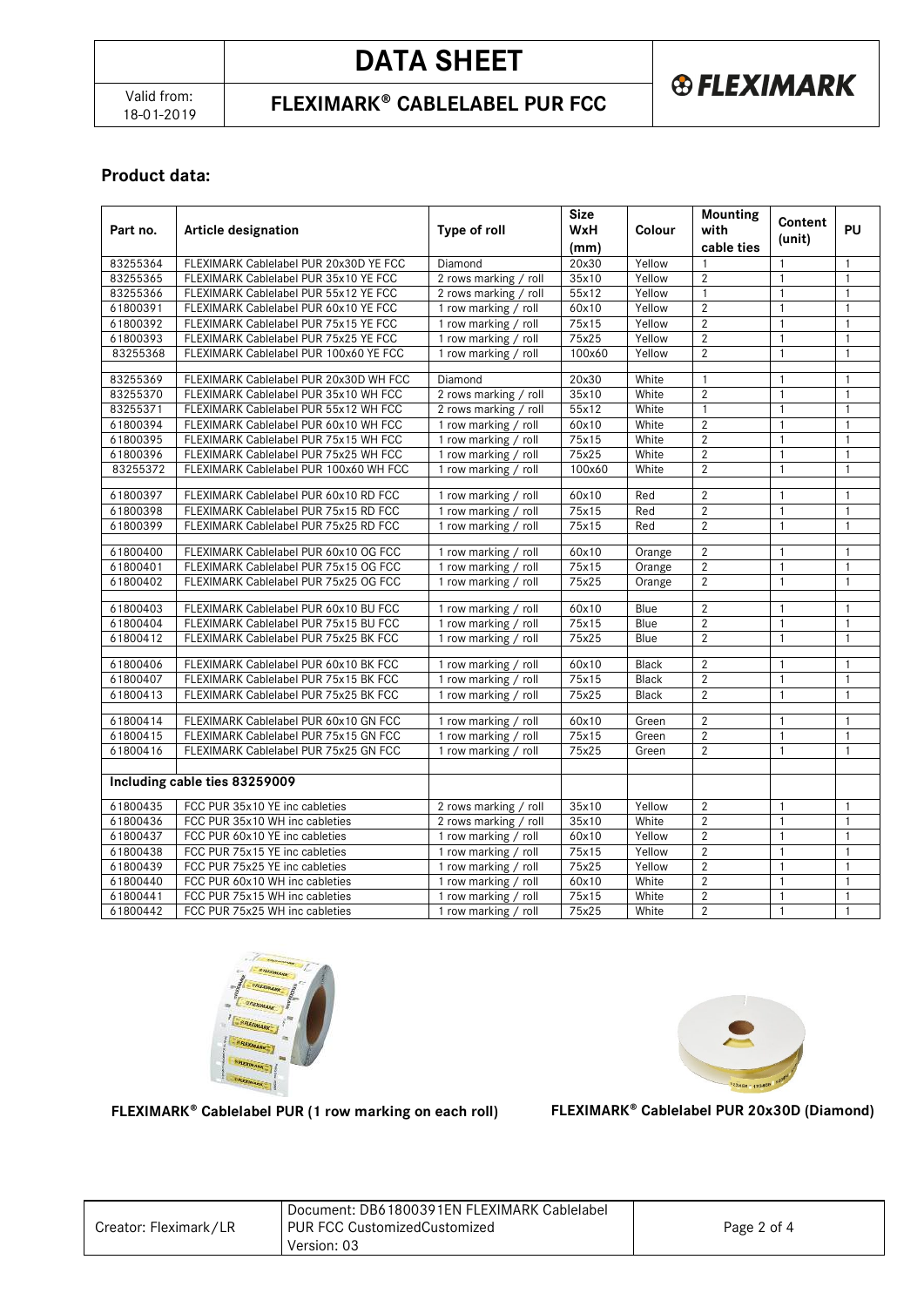# **DATA SHEET**

**® FLEXIMARK FLEXIMARK<sup>®</sup> CABLELABEL PUR FCC** 



**UV Stability data FLEXIMARK<sup>®</sup> Cablelabel PUR (2 rows marking on each roll)** as a result of artificial lighting/illumination in a

- 
- 
- Condensation 50 ° duration 3,45 hour.



### **Physical data**

| Properties                                                        | <b>Test Method</b>    | <b>Typical Value</b>  |
|-------------------------------------------------------------------|-----------------------|-----------------------|
| Hardness                                                          | DIN 53505             | 58 Shore D            |
| Density                                                           | DIN 53479             | 1,27 $g/cm3$          |
| Tensile Strength                                                  | <b>DIN 53504</b>      | 30 MPa                |
| Elongation at break                                               | <b>DIN 53504</b>      | 400%                  |
| Stress at 20% elongation                                          | <b>DIN 53504</b>      | 13 MPa                |
| Stress at 100% elongation                                         | <b>DIN 53504</b>      | 19 MPa                |
| Stress at 300% elongation                                         | <b>DIN 53504</b>      | 33 MPa                |
| <b>Tear Strength</b>                                              | DIN 53515             | 110 N/mm              |
| <b>Abrasion Loss</b>                                              | DIN 53516             | $30 \text{ mm}^3$     |
| Compression set at room temperature                               | <b>DIN EN ISO 815</b> | 30%                   |
| Compression set at 70°C                                           | <b>DIN EN ISO 815</b> | 45%                   |
| Tensile strength after storage in water at 80°C<br>for 42 days    | <b>DIN 53504</b>      | 20MPa                 |
| Elongation at break after storage in water at<br>80°C for 42 days | <b>DIN 53504</b>      | 400%                  |
| Notched impact strength (Charpy) +23°C                            | DIN EN ISO 179        | 50 kj/m <sup>2</sup>  |
| Notched impact strength (Charpy) -30°C                            | DIN EN ISO 179        | $3$ kj/m <sup>2</sup> |

#### **Related products:**

|                       | Document: DB61800391EN FLEXIMARK Cablelabel |             |
|-----------------------|---------------------------------------------|-------------|
| Creator: Fleximark/LR | PUR FCC CustomizedCustomized<br>Version: 03 | Page 3 of 4 |
|                       |                                             |             |

laboratory. Duration of test is 500 hours, which equals 10 years exposure.

#### TEST with UV lamp UV (340) TEST with XENON lamp, XENON (340)

- Light 60° irradiation 0.76 W/m<sup>2</sup> duration 8 hours Light 65° c irradiation 0.50 W/m<sup>2</sup> duration 1,42 hours
	- Spray duration 15 min. Light + Spray duration 0.60 W/m² duration 18 min.